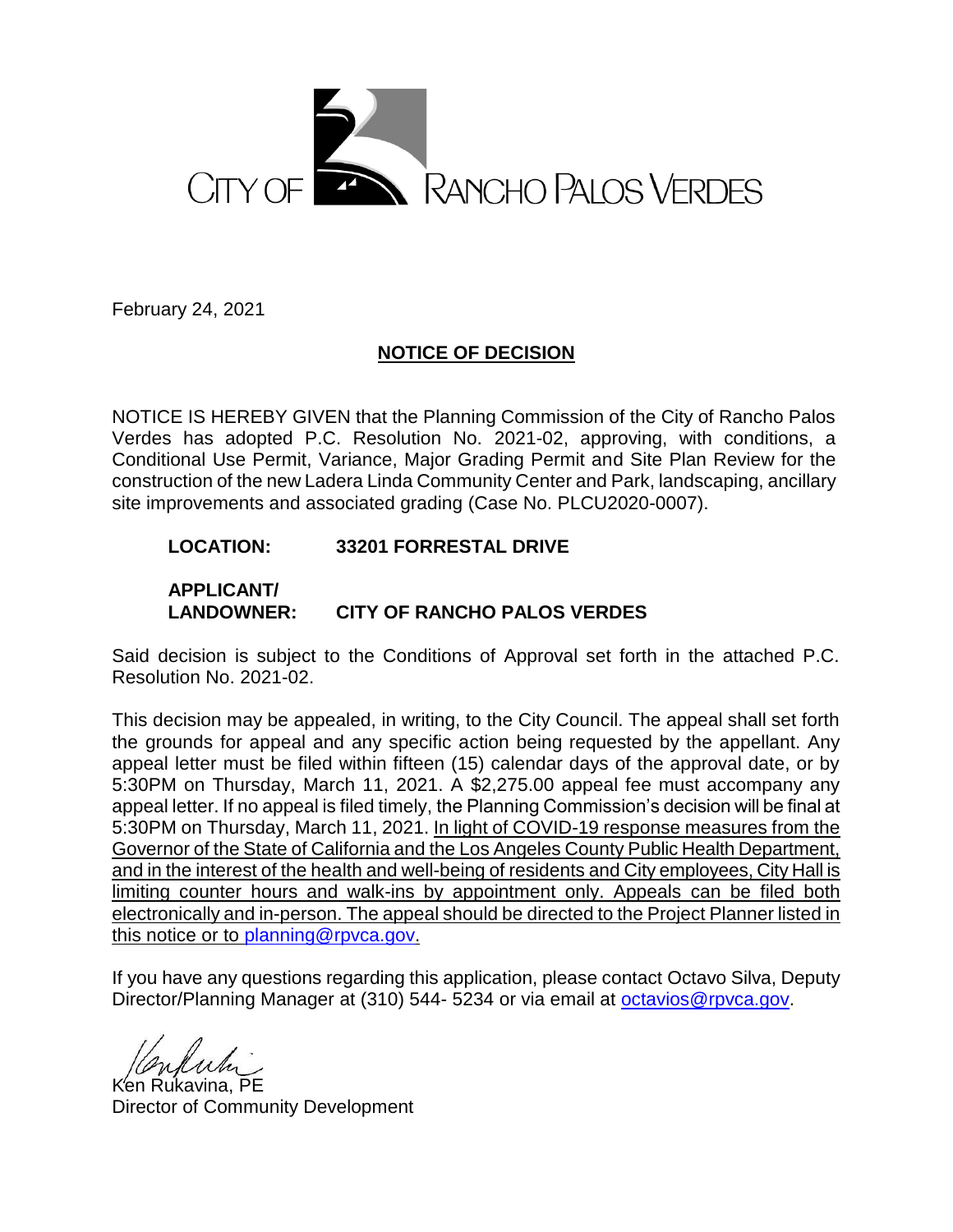# **P.C. RESOLUTION NO. 2021-02**

### **A RESOLUTION OF THE PLANNING COMMISSION OF THE CITY OF RANCHO PALOS VERDES CONDITIONALLY APPROVING A CONDITIONAL USE PERMIT, VARIANCE, GRADING PERMIT AND SITE PLAN REVIEW FOR THE CONSTRUCTION OF THE NEW LADERA LINDA PARK, 6,790 ft<sup>2</sup> COMMUNITY CENTER, LANDSCAPING, ANCILLARY SITE IMPROVEMENTS AND 9,000 yd<sup>3</sup> ASSOCIATED GRADING FOR THE PROPERTY LOCATED AT 32201 FORRESTAL DRIVE (CASE NO. PLCU2020-0007)**

WHEREAS, on August 20, 2019, after a comprehensive public outreach and engagement effort, the City Council approved the Ladera Linda Park and Community Center Master Plan, which included approving the design of the replacement Community Center, landscaping, ancillary site improvements, as well as factors such as park security, staffing levels and facility rentals; and,

WHEREAS, on October 15, 2019, the City Council reviewed roof design options and directed Staff to study the installation of a solar roof option as part of the detailed construction drawings phase; and,

WHEREAS, on December 10, 2020, a 15-day public notice for the public hearing on the project-required planning entitlements was sent to property owners within a 500-foot radius of the project site, interested parties, as well as published in the *Peninsula News*; and,

WHEREAS, on December 31, 2020, an amended public notice was issued to identify additional required project applications that were not previously outlined in the original public notice; and,

WHEREAS, on January 26, 2021, the Planning Commission held a public hearing regarding the proposed project to review plans for the replacement of the Ladera Linda Park and Community Center, as it relates to Chapter 17 (Zoning) of the Rancho Palo Verdes Municipal Code, and continued the public hearing to February 23, 2021, in order to provide staff an opportunity to assess input and incorporate project feedback as necessary; and,

WHEREAS, on February 23, 2021, the Planning Commission held a public hearing at which time all interested parties were given an opportunity to be heard and present evidence.

NOW, THEREFORE, THE PLANNING COMMISSION OF THE CITY OF RANCHO PALOS VERDES DOES HEREBY FIND, DETERMINE, AND RESOLVE AS FOLLOWS:

**Section 1:** The recitals above are true and correct incorporated herein by reference.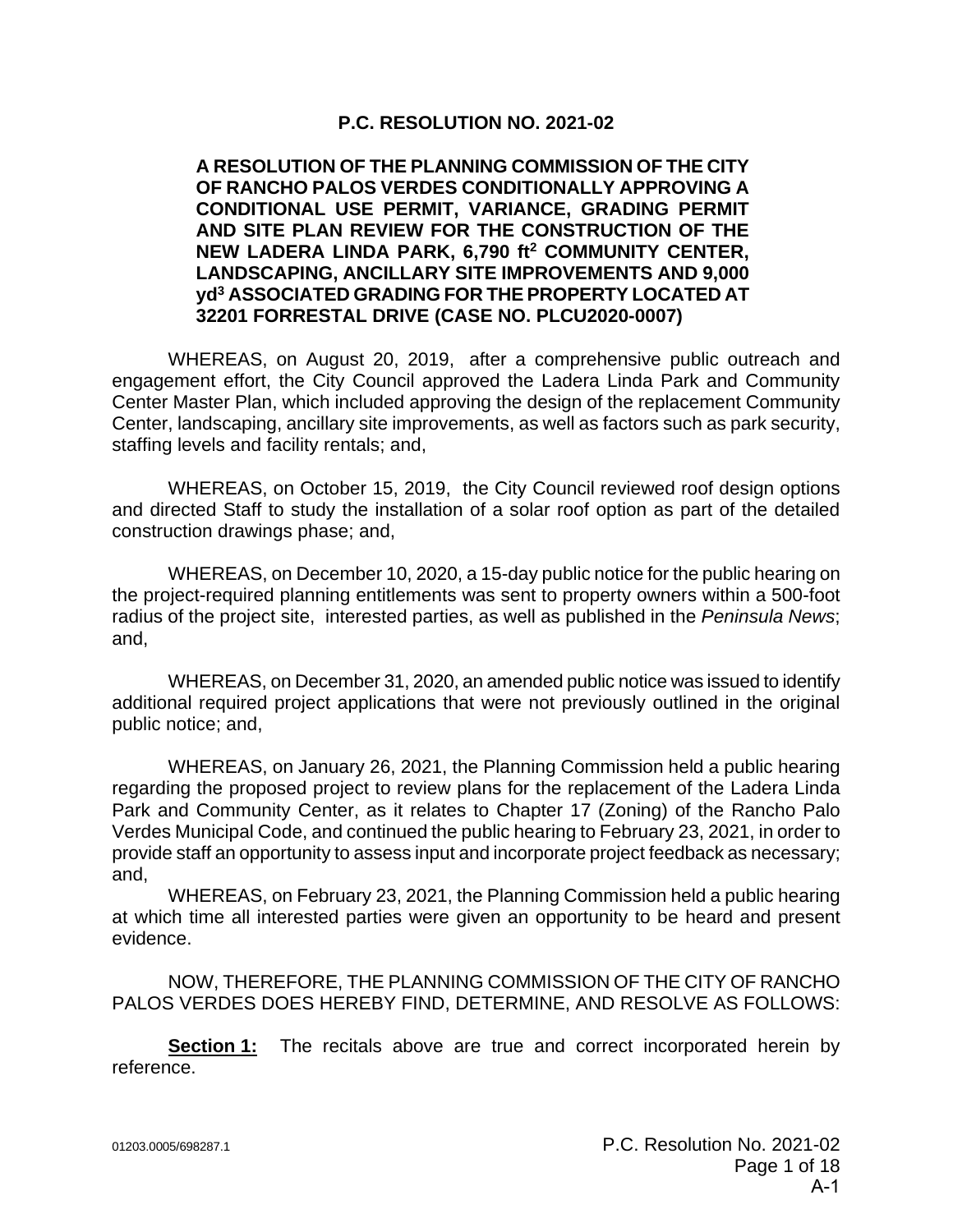**Section 2:** The project involves the demolition of five existing building (19,000 ft<sup>2</sup>) in area), parking, ancillary site improvements and landscaping to construct a new 6,790 ft<sup>2</sup> single-story community center, play areas, landscaping, ancillary site improvements and 9,000 yd<sup>3</sup> of combined balanced on-site grading  $(4,500 \text{ yd}^3 \text{ of cut and } 4,500 \text{ yd}^3 \text{ of fill}).$ 

Section 3: The Conditional Use Permit for the new Ladera Linda Park, 6,790 ft<sup>2</sup> single-story community center, play areas, landscaping, and ancillary site improvements is warranted based on the following findings:

- A. The project site is adequate in size and shape to accommodate the proposed use. The project site is approximately 11.031 acres in size and currently utilized as a park and Community Center with multiple facility buildings, surface parking, playground paving, equipment and paddle tennis courts, fields, landscaping and emergency preparedness storage containers. The proposed project includes the demolition of the existing facilities and improvements, with the exception of the paddle tennis courts, to construct a single Community Center structure that would be approximately 37% of the total gross square footage of the existing facility. Consequently, the new building would occupy a significantly smaller footprint than the existing buildings and be located in the middle of the existing built areas of the Park. The proposed Community Center and ancillary facilities are sited throughout the 11.031-acre tiered site, so as to provide enhanced setbacks to adjacent properties and provide enhanced line of sight from the perimeter of the property for security purposes. The proposed 54 on-site parking spaces, which consist of 4 ADA spaces, 4 dedicated spaces for clean air vehicles (1 Van ADA space included), exceed the parking stalls required for both weekend (42 spaces) and weekday (15 spaces) conditions for the proposed project as outlined in the latest edition of the Institute of Transportation Engineer's Parking Generation Manual (5th Edition, 2019).
- B. The proposed project relates to streets and highways sufficient to carry the type and quantity of traffic generated by the use. The project replaces the existing Community Center facility, comprised of several buildings, with a single building that would be less than 40% of the total square footage of the existing facilities. In addition, the new building would occupy a smaller footprint than the existing Community Center buildings within the existing built areas of the Park. Furthermore, the Project will not result in any increases to the existing uses, programming, and activities. Rather, uses, programming and activities are proposed to be limited and regulated, and would, therefore, have substantially the same purpose, but with less capacity than the existing facility that will be replaced. The park does not create a cumulative impact on traffic within the City of Rancho Palos Verdes. The traffic on Forrestal Drive is mostly attributed to the only outlet to over 160 single family homes off of Pirate Drive. The proposed Park and Community Center does not affect the traffic signal warrant at the intersection of Palos Verdes Drive South and Forrestal/ Trump National.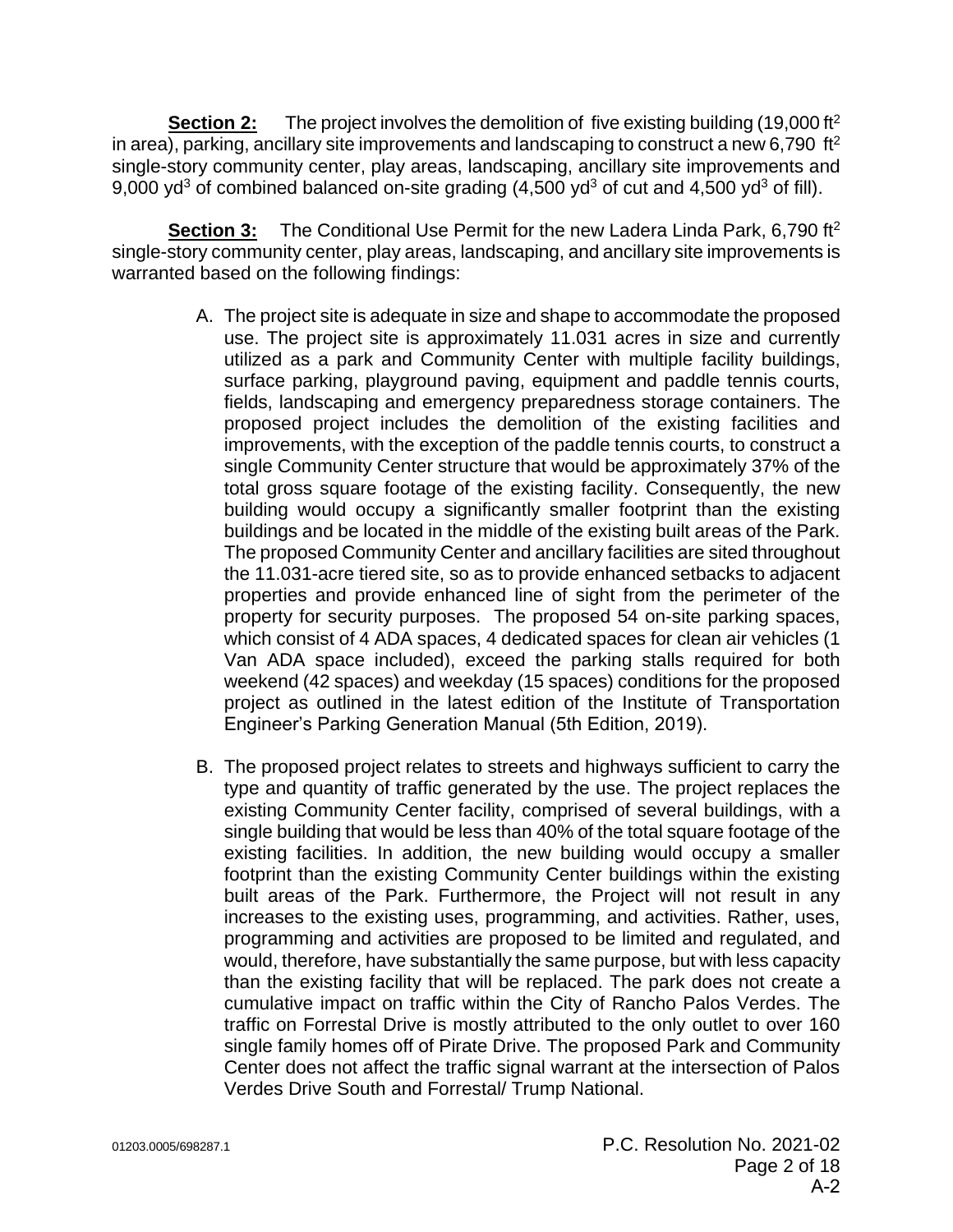- C. The project site is currently improved with a park use and will continue to serve as such as part of the proposed project. The new Community Center will serve all residents and the community, particularly those located on the east side of the City, as an area for recreational opportunities as well as for emergency preparedness activities such as, but not limited to, a cooling center and storage location. The height of the proposed Community Center is 16 feet- 6 ¼ inches and will not create a significant adverse effect, as residential properties to the east and south of the project site have views of the ocean and Catalina Island oriented in the opposite direction of the proposed building. Furthermore, the building pad of the proposed Community Center will be located approximately 25 feet below the street of access (Forrestal Drive), therefore views from the street and adjacent trails can be observed over the proposed building height. The project will not result in any adverse safety or security impacts, as the City Council design-approved project includes a comprehensive list of safety measures and designs such as the incorporation of a surveillance system, motion and glass break sensors, perimeter fencing, and lighting design. The project will not result in adverse noise impacts as the project incorporates construction noise regulations, hours of operation for the community center and limitations on mechanical equipment noise. The project lighting will not result in an adverse impact because the site lighting has been designed to comply with RPVMC regulations and to provide for park safety and security.
- D. The use of the property for a park and community center is consistent with the Institutional- Public General Plan land use designation for the site. The project site is currently a park with a community center and will continue to be utilized as such. The new park and community center will serve all residents and the community, particularly those located on the east side of the City, as an area for recreational opportunities as well as for emergency preparedness activities such as, but not limited to, a cooling center and storage location. Furthermore, the Conservation and Open Space Element of the City's 2018 General Plan Update (pg. COS-39) identified the Ladera Linda Park and Community Center as an Institutional-Public land use with passive and active amenities including playground and sports equipment, multipurpose rooms and classrooms as well as ancillary site improvements including a parking lot and restrooms. The General Plan also notes that a Master Plan process for the Ladera Linda Park and Community Center was included in the Parks Master Plan Update.

**Section 4:** The Variance for the construction of retaining walls up to 15<sup>1/2</sup> feet in height to support ADA complaint ramps between the middle-tier and upper-tiers of the park is warranted based on the following findings:

> A. The project site was originally developed as an elementary school with multiple classroom buildings and play areas on a three-tiered site due to the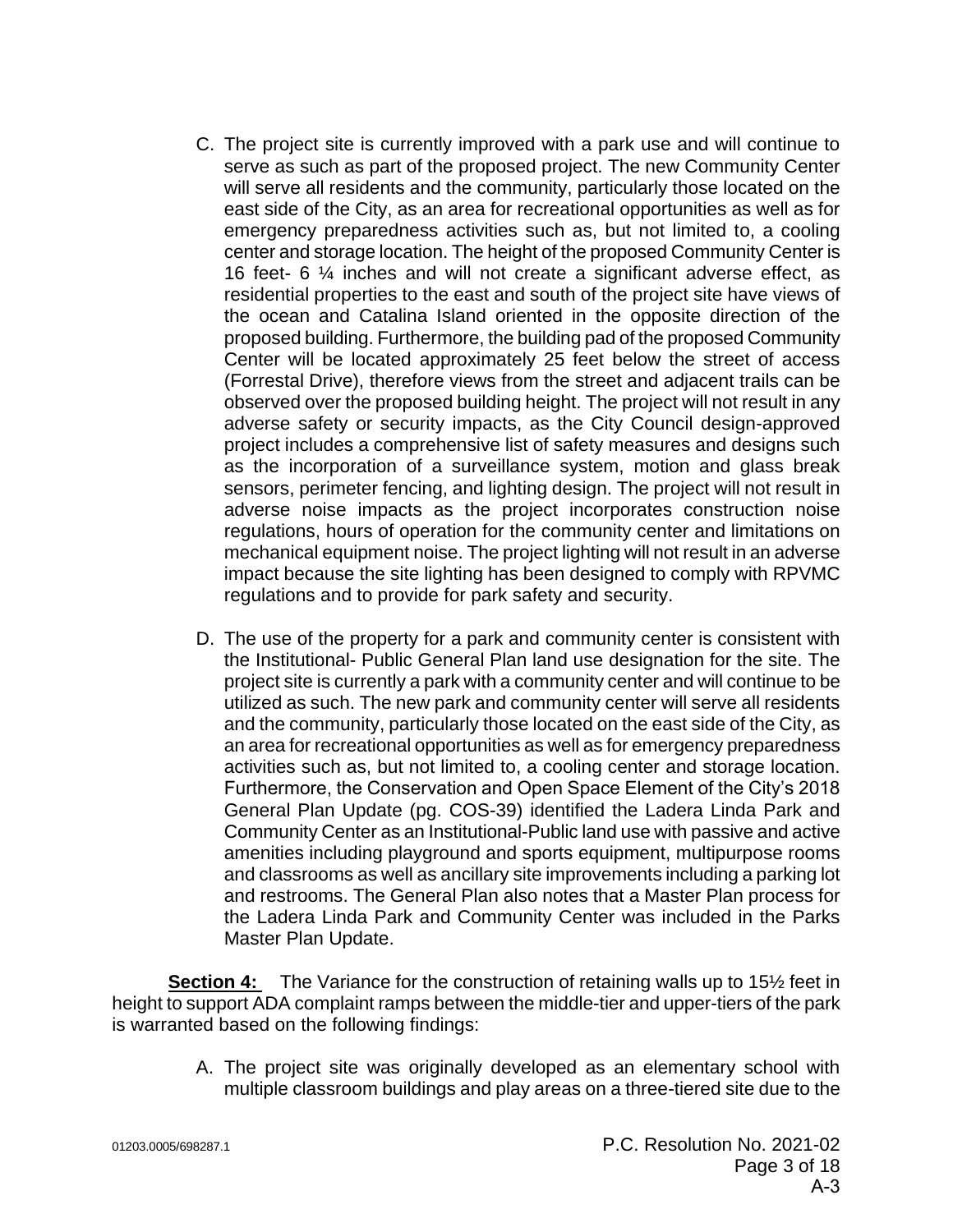unique and steep topographic conditions in the area, which have been used as a community center and park facilities since the 1980s. The three tiers include a lower, middle, and upper tier with 5-foot to 15-foot transitional slopes between the tiers. The project proposes to maintain the same threetier park layout and will also include new accessible walking paths and ramps to enhance accessibility and walkability throughout the project site. In order to accommodate an ADA-compliant accessible ramp between the middle and upper tiers of the park, the project proposes to construct a series of upslope retaining walls with an overall height of up to 15½ feet. The existing site development and requirement to provide for enhanced accessibility to meet ADA requirements present exceptional circumstances that warrant the need to construct a retaining wall that exceeds the height limitations established in the RPVMC. Although other Institutional zoned properties in the City were developed with similar topographic conditions, the project site is unique in that it was previously developed as an elementary school and the project proposes to re-develop the site but maintain the existing park's tiered layout but meet current accessibility requirements.

- B. The construction of the proposed retaining walls up to 15½ feet in height are necessary for the preservation and enjoyment of a substantial property right, which right is possessed by other property owners under like conditions in the same zoning district. The project site is encumbered by steep topographical conditions in certain areas of the project site, including transitional slopes between the various tiers of the park that are not present in other developed Institutional zoned properties. As a public facility, owned and operated by the City of Rancho Palos Verdes, the City is required to provide for ADA accessibility throughout the site and to ensure the safety of the public.
- C. The construction of the proposed retaining walls up to 15½ feet in height in order to accommodate an ADA access ramp will not be materially detrimental to the public welfare or injurious to property and improvement in the area, as the construction of the proposed wall will be reviewed and inspected by the City's Building and Safety Division for conformance with the California Building Code and associated geological requirements. In addition, the proposed retaining wall will support the transition slope between the middle and upper tiers of the park. Not granting the Variance application request for the construction of retaining walls up to 15½ feet in height and not accommodating an ADA accessible ramp would in fact be materially detrimental to the public welfare or injurious to visitors of the park.
- D. The variance will not be contrary to the objectives of the General Plan or the policies and requirements of the Coastal Specific Plan. The project site is not located in the City's Coastal Specific Plan. The use of the property as a park and community center is consistent with the City's updated General Plan. The Conservation and Open Space Element (Pg. COS-6) of the City's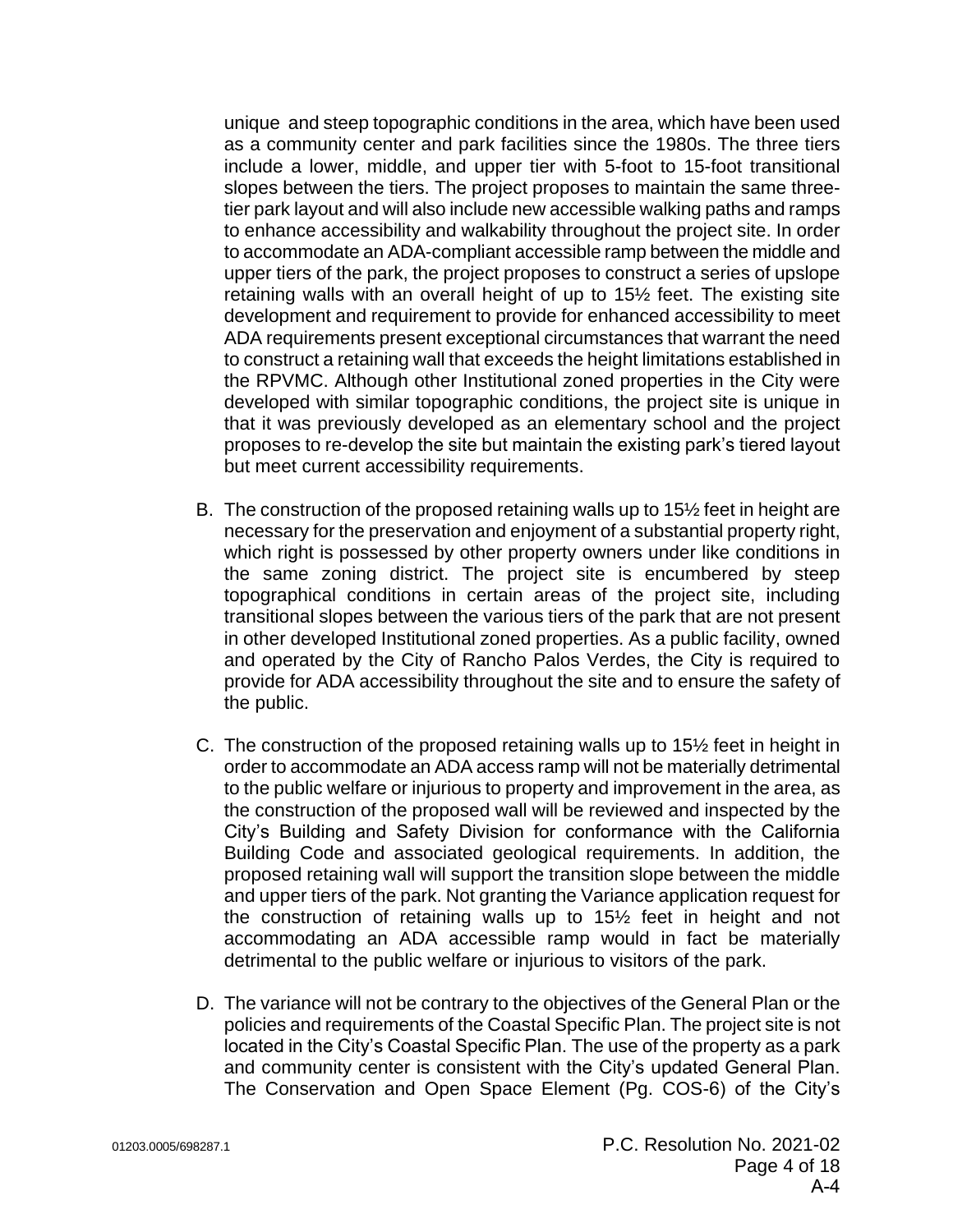General Plan includes goals and policies related to Open-Space and Recreation Resources, which promote public access to all recreational land and building additional parks and playfields, where appropriate, for multiple use by various groups. The proposed retaining wall with an overall height of 12 feet, will provide enhanced ADA accessibility to recreational land and for the use of various groups.

**Section 5:** The Major Grading Permit to conduct 9,000 yd<sup>3</sup> of combined grading consisting of  $4,500$  yd<sup>3</sup> of cut and  $4,500$  yd<sup>3</sup> of fill with grading above 5 feet in height is warranted based on the following findings:

- A. The grading does not exceed that which is necessary for the permitted primary use of the lot. The proposed project is in an Institutional Zoning District, in which the primary use of the lot is a park and Community Center. The new park and community center will serve all residents and the community, particularly those located on the east side of the City, as an area for recreational opportunities as well as for emergency preparedness activities such as, but not limited to, a cooling center and storage location. The proposed  $9,000$  yd<sup>3</sup> of grading will be balanced on-site therefore avoiding the need to export or import soil or rock. Furthermore, the proposed grading will be limited to the existing developed portions of the site, which have been previously graded to support existing improvements. The project grading proposes targeted cut and fill into portions of the existing site to accommodate the proposed park and community center, parking lot, tiered seating, walking paths, ADA compliant accessible ramp, and other ancillary park improvements. In addition, the proposed grading will enhance adequate drainage of the site.
- B. The proposed project and associated grading will not significantly adversely affect the visual relationships with, nor the views from the viewing areas of neighboring properties because the project site is currently improved with an existing park, building facilities, and ancillary site improvements. The proposed grading will continue to accommodate a park use and a single community center building that would be less than 40% of the total square footage of the existing facility. In addition, the new community center would occupy a smaller footprint than the community center buildings within the existing built areas of the Park. The proposed building height will not create a significant adverse effect, as the height of the community center, as a result of the site grading, will not impact views as observed from neighboring properties due to the topographic conditions in the area. Residential properties to the east and south of the project site have views of the ocean and Catalina Island oriented in the opposite direction of the proposed building. Finally, the building pad of the proposed community center will be located approximately 25 feet below the street of access (Forrestal Drive), whereby views from the street and adjacent trails can be observed over the proposed building height.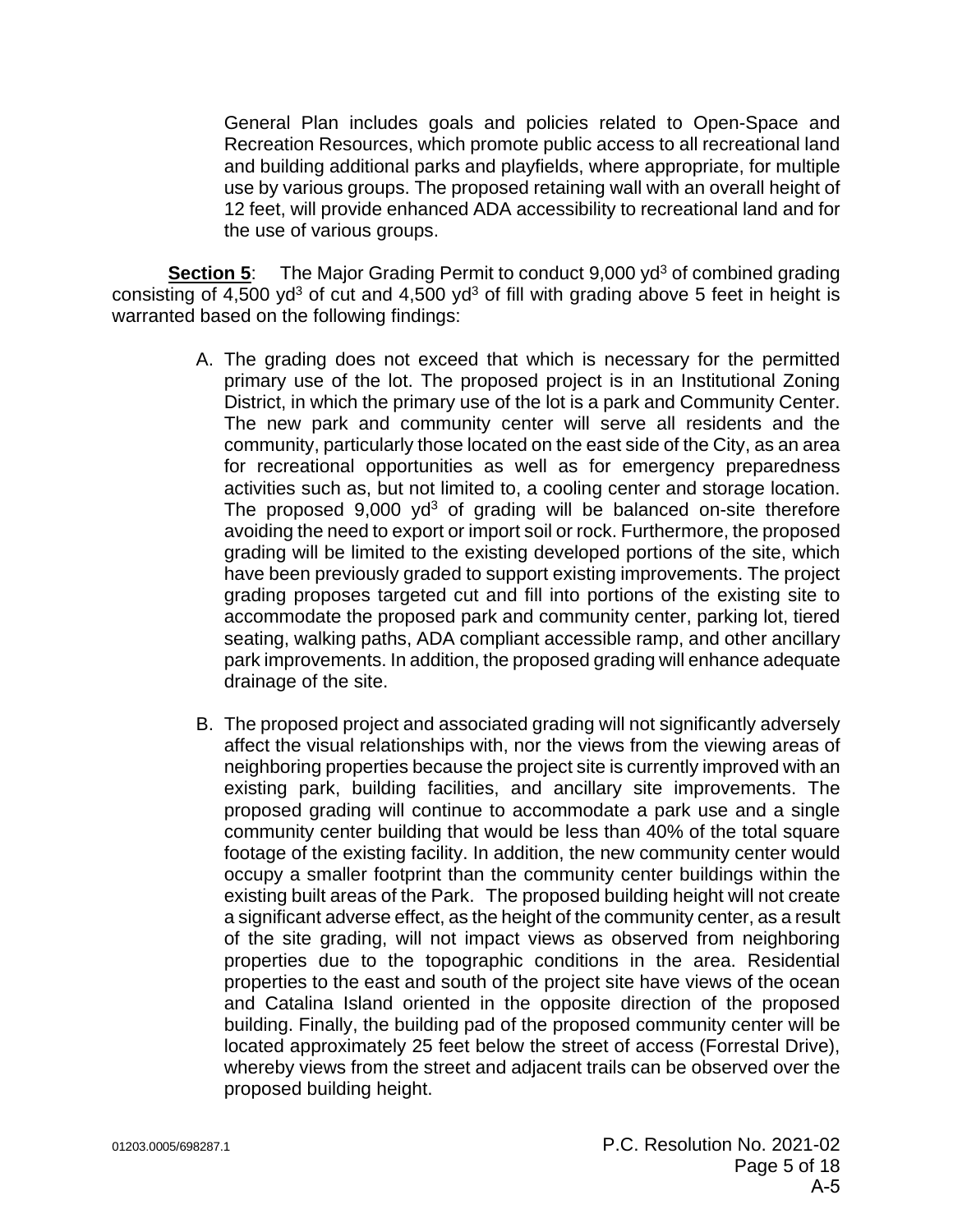- C. The nature of the grading minimizes disturbance to the natural contours and finished contours are reasonably natural because the proposed grading is generally limited to developed portions of the site. In addition, the proposed grading maintains a majority of the existing contours surrounding the developed areas on the project site. The project proposes to maintain the existing transitional slope along the south and southwest of the site as well as the slopes between the project site and Forrestal Drive. The finished contours of the project will blend with the existing contours on the existing site.
- D. The grading takes into account the preservation of natural topographic features and appearances by means of land sculpturing. The project site has been previously graded in order to accommodate the existing park, parking lot and ancillary site improvements. The proposed grading is generally limited to developed portions of the site. Moreover, the proposed grading generally follows the existing slope of the property and results in finished slopes that appear reasonably natural. Additionally, although some land-sculpturing is proposed to occur, it is designed so as to blend the manufactured slopes into the natural topography.
- E. The grading would not cause excessive and unnecessary disturbance of the natural landscape or wildlife habitat through removal of vegetation because the proposed grading area does not contain natural landscape or wildlife habitat. The proposed grading is limited to areas of the project site that have been previously graded to accommodate existing structures and ancillary site improvements.
- F. The grading conforms to the City's standards for grading on slopes, maximum finished slopes, maximum depth of cut and fill, and retaining wall heights with the exception grading on slopes over 50% steepness and the construction of a retaining wall up to 6 feet-11 inches in height along the driveway in the immediate area of the mechanical and refuse enclosures. The proposed grading over slopes with 50% and the retaining wall are consistent with the purpose of the Grading Permit because it will result in the reasonable development of the project site. In addition, the proposed grading and retaining wall will contribute to the overall site accessibility and retention of groundcover to aid against flooding, erosion and other similar hazards. Furthermore, the scenic character of the neighborhood would not be altered as the retaining wall along the driveway would not be readily visible from the public right-of-way as the location of the wall be located below the Forrestal Drive street level. The proposed grading and retaining wall will comply with the goals and policies of the General Plan, as the project supports policies for public health/ safety related to the environment. More specifically, the proposed retaining wall is required to be designed to performance standards that ensure both engineering standards and the topographic treatment of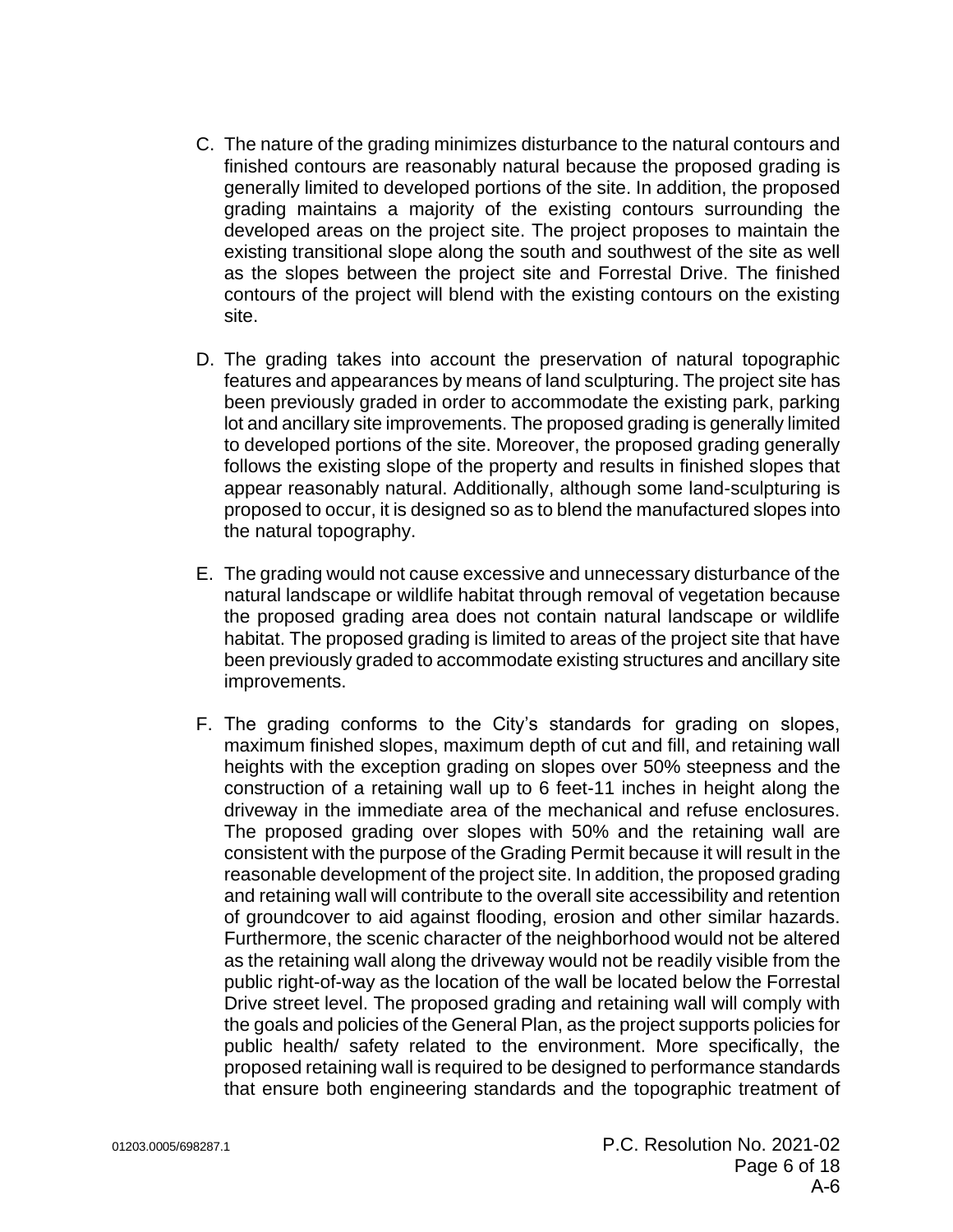slopes on the property. Furthermore, the City's geotechnical consultant and the Building Official will be required to review and approve engineered grading plans prior to grading permit issuance and inspections will be conducted throughout the process. With these provisions, the proposed deviation will not cause a detrimental impact to public safety and/or other properties in the vicinity of the project. Notice of this decision shall be given to the Applicant and to all owners of property adjacent to the property

**Section 6:** The Site Plan Review for the proposed ancillary site improvements including, but not limited to, the accessory structures, flag pole, mechanical equipment and parking comply with all applicable Code requirements.

**Section 7:** Pursuant to the provisions of the California Environmental Quality Act, Public Resources Code Sections 21000 *et.* seq. ("CEQA"), the State's CEQA Guidelines, California Code of Regulations, Title 14, Section 15000 *et.* seq., the City's Local CEQA Guidelines, and Government Code the proposed project has been found to be categorically exempt under Section 15302 (Replacement or Reconstruction) of the CEQA Guidelines. Specifically, the project consists of the reconstruction of an existing facility where the new structure will be located on the same site as the structure(s) replaced and will have substantially the same purpose and capacity.

**Section 8:** Pursuant to Sections 7.60.060, 17.76.040(H) and 17.80.070 of the Rancho Palos Verdes Municipal Code, any interested person aggrieved by this decision or by any portion of this decision may appeal to the City Council. Any appeal letter must be filed within 15 calendar days of the date of this decision, or by 5:30 p.m. on Thursday, March 11, 2021. A \$2,275.00 appeal fee must accompany any appeal letter. The Planning Commission's decision will be final at 5:30 p.m. on Thursday, March 11, 2021.

**Section 9:** For the foregoing reasons and based on the information and findings included in the Staff Report, Minutes and other records of proceedings, the Planning Commission of the City of Rancho Palos Verdes hereby conditionally approves a Conditional Use Permit, Variance, Major Grading Permit and Site Plan Review for the demolition of existing buildings, landscaping and ancillary site improvements at Ladera Linda Park for the construction of a new community center, play areas, landscaping, ancillary site improvements and associated grading, subject to the Conditions of Approval contained in the attached Exhibit 'A', which is incorporated herein by this reference.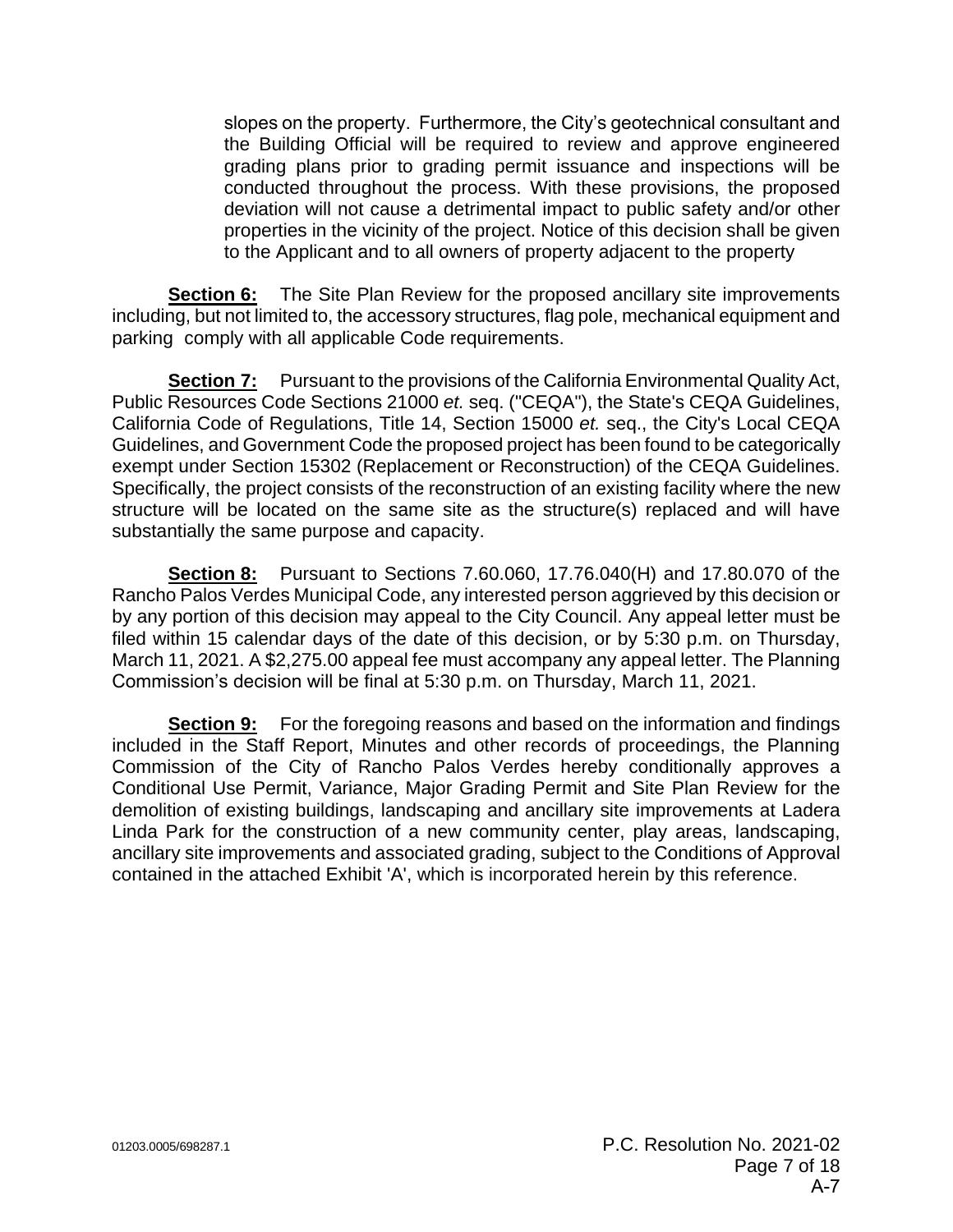PASSED, APPROVED, AND ADOPTED this 23<sup>rd</sup> day of February 2021 by the following vote:

AYES: **COMMISSIONERS CHURA, HAMILL, JAMES, SAADATNEJADI, SANTAROSA, VICE-CHAIRMAN PERESTAM, AND CHAIRMAN LEON**

NOES: **NONE**

ABSTENTIONS: **NONE**

ABSENT: **NONE**

RECUSALS: **NONE**

Goege les

\_\_\_\_\_\_\_\_\_\_\_\_\_\_\_\_\_\_\_\_\_\_\_ Gordon Leon, **Chair** 

 $\ell$ uli

Ken Rukavina PE, Director of Community Development; and, Secretary to the Planning Commission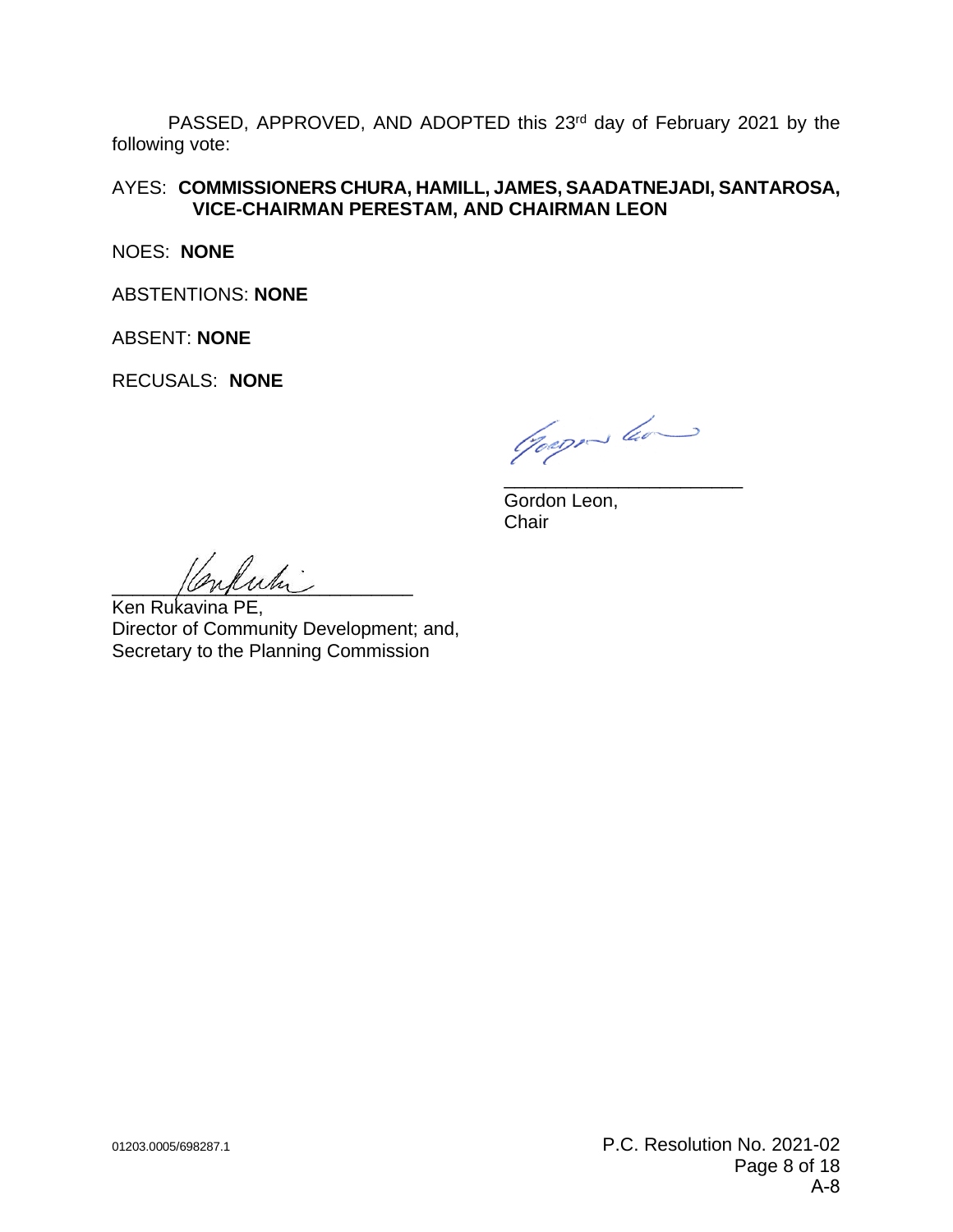# **PC RESOLUTION 2021-\_\_ CONDITIONS OF APPROVAL FOR CONDITIONAL USE PERMIT, VARIANCE, MAJOR GRADING PERMIT & SITE PLAN REVIEW (CASE NO. PLCU-0007)**

- 1. Approval of this permit shall not be construed as a waiver of applicable and appropriate zoning regulations, or any Federal, State, County and/or City laws and regulations. Unless otherwise expressly specified, all other requirements of the City of Rancho Palos Verdes Municipal Code (RPVMC) shall apply.
- 2. One year after the issuance of the Certificate of Occupancy for the Community Center building, the Planning Commission shall review the Conditions of Approval contained herein at a duly noticed public hearing. As part of the review, the Planning Commission shall assess the project's compliance with the Conditions of Approval and the adequacy of the conditions imposed. At that time, the Planning Commission may add, delete, or modify any conditions of approval as evidence presented at the hearing demonstrates are necessary and appropriate to address impacts resulting from operation of the project. Notice of the review hearing shall be published and provided to owners of property within a 500-foot radius of the site, to persons requesting notice, to all affected homeowners associations, and to the property owner, in accordance with the RPVMC. As part of this one-year review, the Planning Commission shall consider, among other things, the parking conditions, circulation patterns, lighting, landscaping, noise, and operational hours. The Planning Commission may require such subsequent additional reviews, as the Planning Commission deems appropriate. This provision shall not be construed as a limitation on the City's ability to enforce any provision of the RPVMC regarding this project.
- 3. Pursuant to RPVMC Section 17.78.040, the Director of Community Development is authorized to make minor modifications to the approved plans and any of the conditions of approval if such modifications will achieve substantially the same results as would strict compliance with the approved plans and conditions. Substantial changes to the project shall be considered a revision and require approval by the final body that approved the original project, which may require new and separate environmental review and public notification.
- 4. The project development on the site shall conform to the specific standards contained in these Conditions of Approval or, if not addressed herein, shall conform to the Institutional zoning district development standards of the RPVMC, including but not limited to height, setback standards.
- 5. In the event that any of these conditions conflict with the recommendations and/or requirements of another permitting agency or City department, the stricter standard shall apply.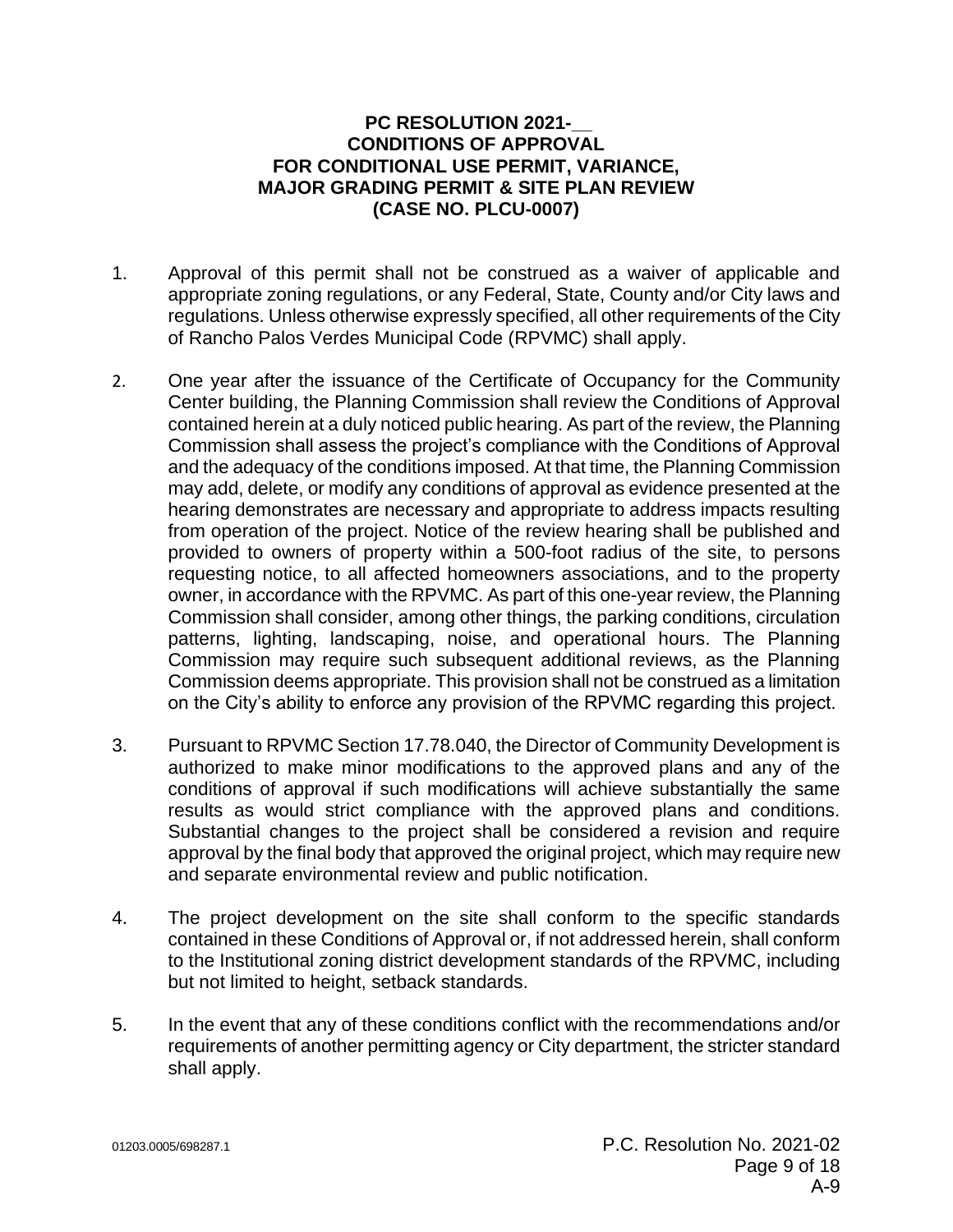- 6. Unless otherwise designated in these conditions, all construction shall be completed in substantial conformance with the plans stamped APPROVED by the City with the effective date of this Resolution.
- 7. This approval is only for the items described within these conditions and identified on the stamped APPROVED plans and is not an approval of any existing illegal or legal non-conforming structures on the property, unless the approval of such illegal or legal non-conforming structure is specifically identified within these conditions or on the stamped APPROVED plans.
- 8. The construction site and adjacent public and private properties and streets shall be kept free of all loose materials resembling trash and debris in excess of that material used for immediate construction purposes. Such excess material may include, but not be limited to: the accumulation of debris, garbage, lumber, scrap metal, concrete asphalt, piles of earth, salvage materials, abandoned or discarded furniture, appliances or other household fixtures.
- 9. All construction sites shall be maintained in a secure, safe, neat and orderly manner, to the satisfaction of the City's Building Official. All construction waste and debris resulting from a construction, alteration or repair project shall be removed on a weekly basis by the contractor or property owner. Existing or temporary portable bathrooms shall be provided during construction. Portable bathrooms shall be placed in a location that will minimize disturbance to the surrounding property owners, to the satisfaction of the City's Building Official.
- 10. Permitted hours and days for construction activity are 7:00 a.m. to 6:00 p.m., Monday through Friday, 9:00 a.m. to 5:00 p.m. on Saturday, with no construction activity permitted on Sundays or on the legal holidays specified in RPVMC Section 17.96.920. During demolition, construction and/or grading operations, trucks shall not park, queue and/or idle at the project site or in the adjoining street rights-of-way before 7:00 a.m. Monday through Friday and before 9:00 a.m. on Saturday, in accordance with the permitted hours of construction stated in this condition. When feasible to do so, the construction contractor shall provide staging areas on-site to minimize off-site transportation of heavy construction equipment. These areas shall be located to maximize the distance between staging activities and neighboring properties, subject to approval by the building official.
- 11. If construction projects that are accessible from a street right-of-way or an abutting property and which remain in operation or expect to remain in operation for over 30 calendar days, the City shall provide temporary construction fencing, as defined in RPVMC Section 17.56.050(C). Unless required to protect against a safety hazard, temporary construction fencing shall not be erected sooner than 15 days prior to commencement of construction.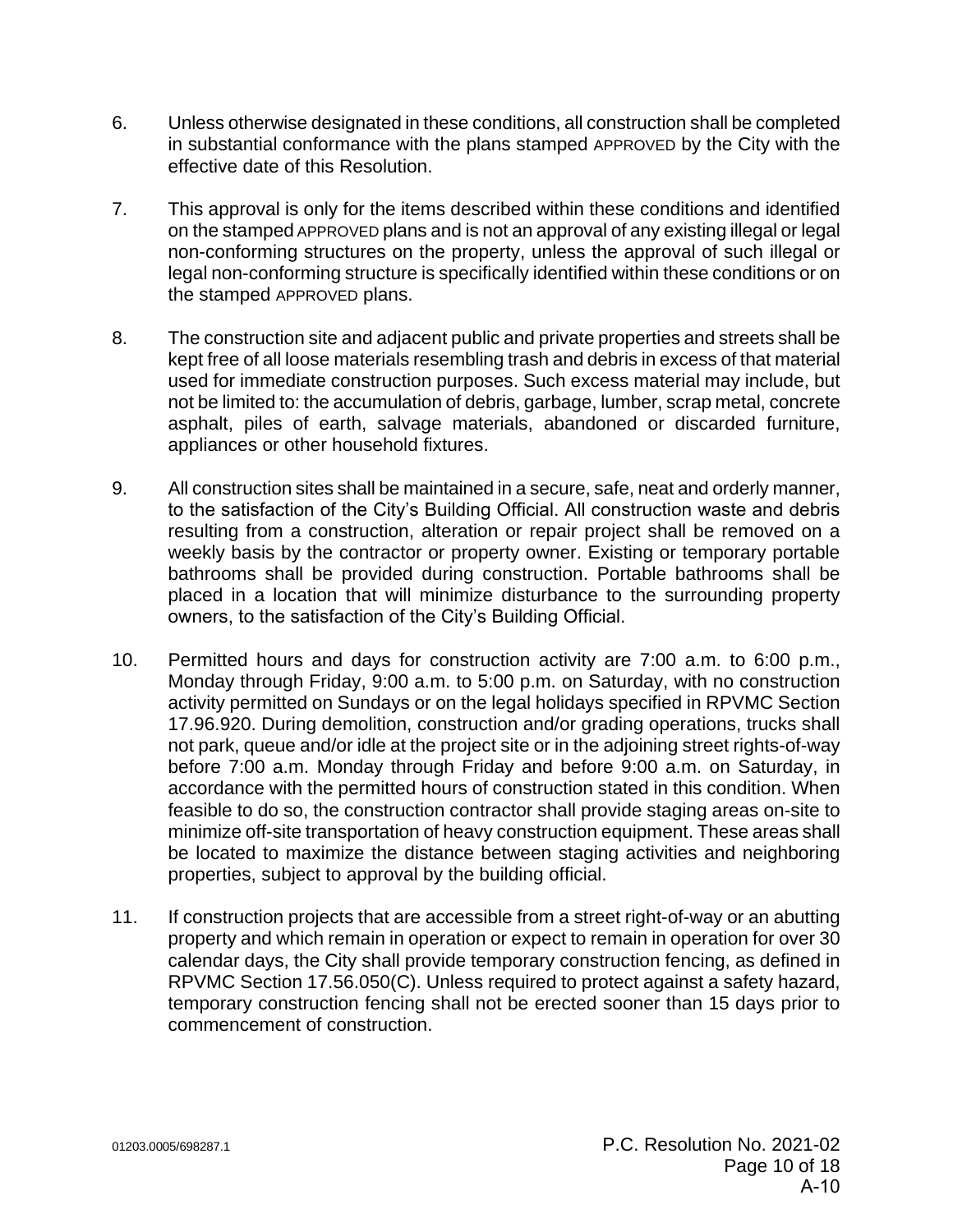# Project Specific Conditions

- 12. This approval allows for the following:
	- Demolition of five existing buildings (19,000 ft2 in gross area), parking, ancillary site improvements and landscaping;
	- Construction of a new 6,790 gross ft2 single-story building (community center) and adjacent 137 ft2 of covered patio areas with an overall height of 16 feet – 6 1/4 inches;
	- Construction of a 400 ft2 storage facility at 12 feet in height for City and emergency supplies;
	- Construction of a 54-stall parking lot located adjacent to building and playground, including four clean air vehicle spaces;
	- Construction of a naturalistic children's playground area in the upper terrace;
	- Construction of one full basketball court and a 1/2 basketball court in the upper terrace;
	- Renovation of two existing paddle tennis courts in the upper terrace;
	- Construction of walking paths throughout park area along with upper and lower lawn areas;
	- Construction of an outdoor tiered seating area between the middle- and upper- terraces;
	- Construction of a lawn area in the lower terrace;
	- Utilization of existing Forrestal Drive entrance into the park;
	- Installation of low-impact, native and drought-tolerant landscaping, including 30-foot to 100-foot buffer zone between the building and southerly slope;
	- 9,000 cubic yards combined balanced on-site grading (4,500 cubic yards of cut and 4,500 cubic yards of fill);
	- Grading cut and fill over 5 feet in height to support an Americans with Disability Act (ADA) access ramp between the middle- and upper terraces;
	- Construction of retaining and combination walls to a maximum height of 15 1/2 feet to accommodate accessibility and ADA compliant ramps;
	- Installation of a new 12-foot flagpole;
	- Construction of mechanical equipment and refuse storage area;
	- Installation of new bike and storage area;
	- Installation of vehicular entry gate for park security; and,
	- Installation of on-site lighting.
- 13. The height of the proposed community center shall be 16 feet-6 ¼ inches tall, as measured from the highest existing grade covered by the structure (elev. 448.00 feet) to the highest roof ridgeline (464.525 feet).

# **BUILDING HEIGHT CERTIFICATION IS REQUIRED TO BE PROVIDED BY A LICENSED LAND SURVEYOR OR CIVIL ENGINEER PRIOR TO ROOF SHEATHING INSPECTION**.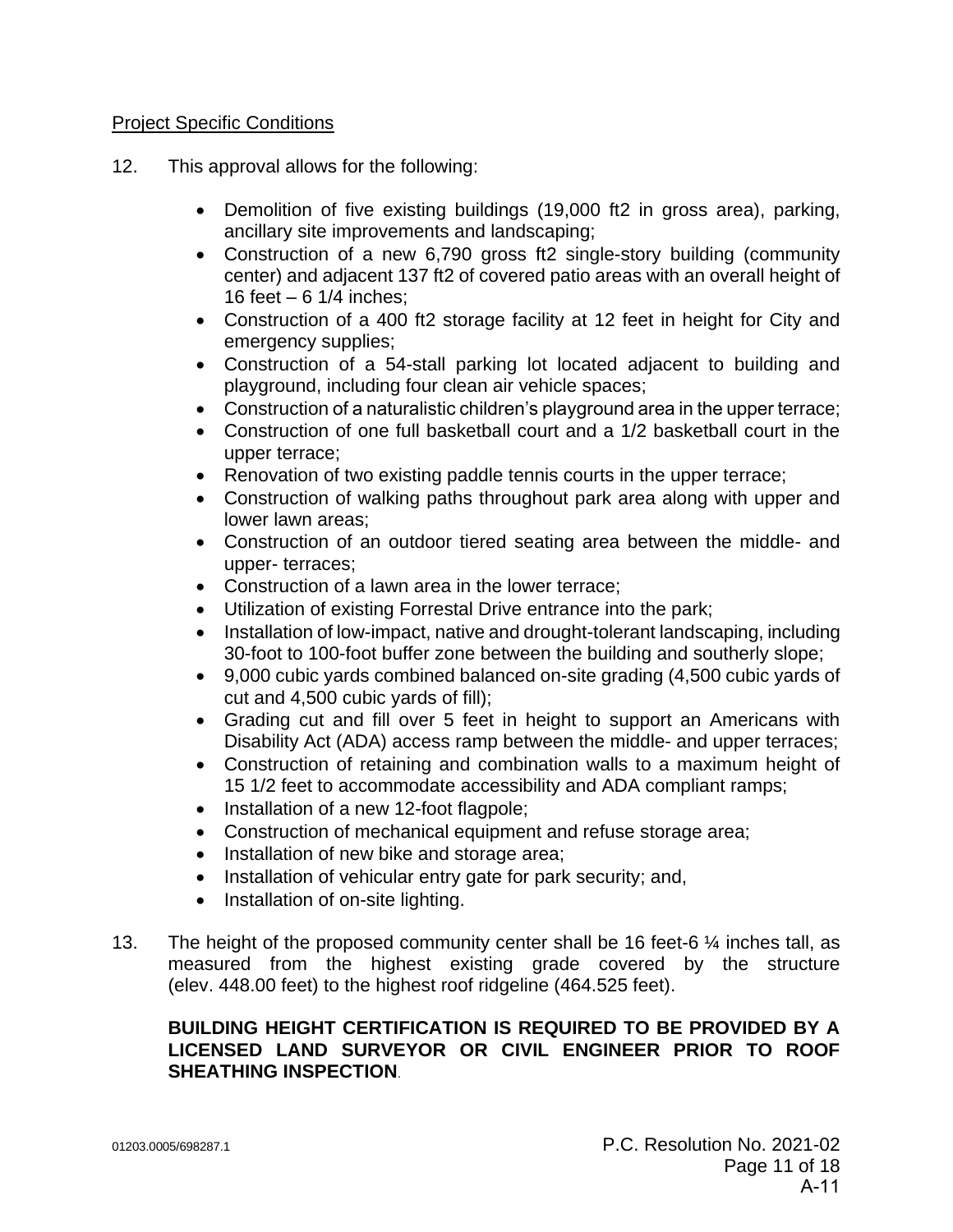- 14. The height of the proposed accessory storage building shall not exceed a height of 12 feet as measured as measured from the lowest preconstruction grade adjacent to the foundation wall to the ridge.
- 15. Unless modified by the approval of future planning applications, the approved community center building and storage building shall maintain the following setbacks:
	- Front & Street Side- 25 feet (abutting a dedicated street)
	- Interior Side & Rear- 20 feet

# Grading Permit Conditions

- 16. The following maximum quantities and depths of grading are approved for the project site as shown on the grading plan reviewed and approved by the Planning Commission:
	- a. 9,000 cubic yards of combined on-site grading (4,500 cubic yards of cut and 4,500 cubic yards of fill) with retaining walls up to 12 feet in height in support of the proposed improvements.
	- b. Cut and fill depths up to 10 feet in height

No export or import of earth material shall occur with the exception of base material and other construction related material.

17. The Director of Community Development shall be authorized to allow deviations to the project grading quantities up to 200 cubic yards over the stated maximum quantities for unforeseen circumstances due to conditions encountered in the field provided that such deviation or modification to the grading quantities achieve substantially the same results as with the strict compliance with the grading plan.

Any modifications resulting in additional grading in excess of the above amounts shall require approval of an amendment to the grading permit by the Planning Commission at a duly noticed public hearing. This is a balanced grading project. No export or import of earth shall be permitted, except for rock material or fine grading materials, such as select fill.

- 18. Prior to the final inspection of the precise grading, a certified as-built grading plan prepared and wet-stamped by a license engineer shall be reviewed and approved by the Building Official and the Director of Public Works. If applicable, the as-built grading plan shall identify any revisions to the grading plan.
- 19. For all grading, landscaping and construction activities, the City shall employ effective dust control techniques, either through screening and/or watering.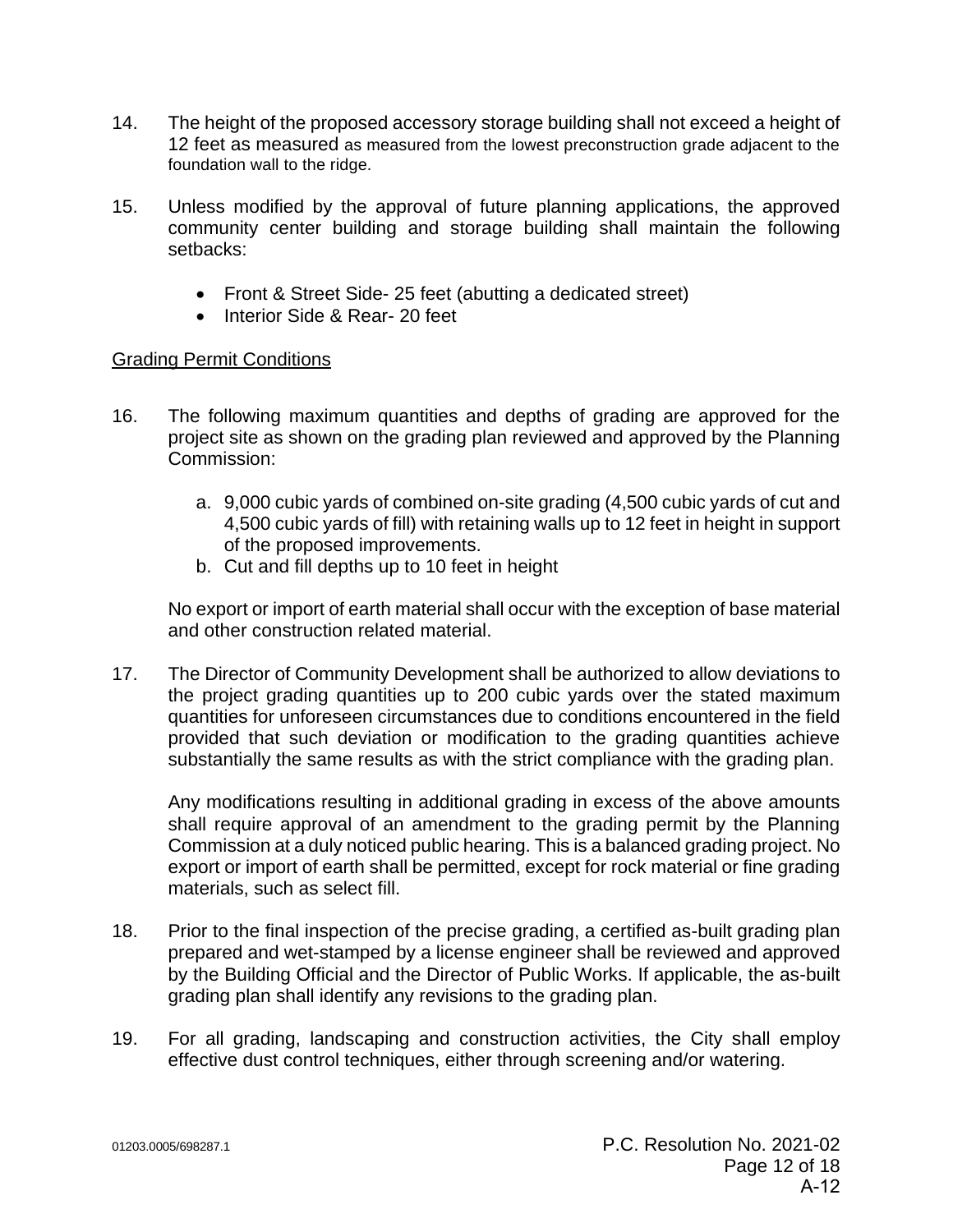- 20. **PRIOR TO ISSUANCE OF GRADING OR BUILDING PERMITS**, haul routes to transport soil shall be approved by the Public Works Department, if applicable.
- 21. **PRIOR TO THE ISSUANCE OF GRADING OR BUILDING PERMITS,** the contractor shall demonstrate to the satisfaction of the Director of Community Development how dust generated by the grading activities will be mitigated, so as to comply with the South Coast Air Quality Management District Rule 403 and the RPVMC requirements, which require watering for the control of dust.
- 22. **PRIOR TO THE ISSUANCE OF GRADING OR BUILDING PERMITS**, the project geologist shall review and approve final plans and specifications and shall stamp and sign such plans and specifications.
- 23. **PRIOR TO ISSUANCE OF GRADING OR BUILDING PERMITS**, the City shall submit for review and approval a drainage plan that complies with the National Pollutant Discharge Elimination System (NPDES) permits for stormwater discharges.
- 24. All grading shall be monitored by a licensed engineering geologist and/or soils engineer in accordance with the applicable provisions of the RPMVC and the recommendations of the Director of Public Works. Written reports, summarizing grading activities, shall be submitted on a weekly basis to the Director of Public Works and the City's Building Official.
- 25. Grading activity on-site shall occur in accordance with all applicable City safety standards.
- 26. If applicable, any water features, including bioswales, shall be lined to prevent percolation of water into the soil. Designs of all water features shall be included on the grading plans submitted for review by the City's Building Official and the City's Geologist prior to the issuance of any grading permits.
- 27. Prior to the final grading inspection by the Building and Safety Division, the graded slopes shall be properly maintained in accordance with the project landscape plan. Plan materials shall generally include significant low ground cover to impede surface water flows.

# Safety Conditions

28. **PRIOR TO THE ISSUANCE OF ANY GRADING OR BUILDING PERMITS,** the project plans shall be reviewed and approved by the Los Angeles County Fire Department to ensure compliance with the fire code and fuel modification requirements.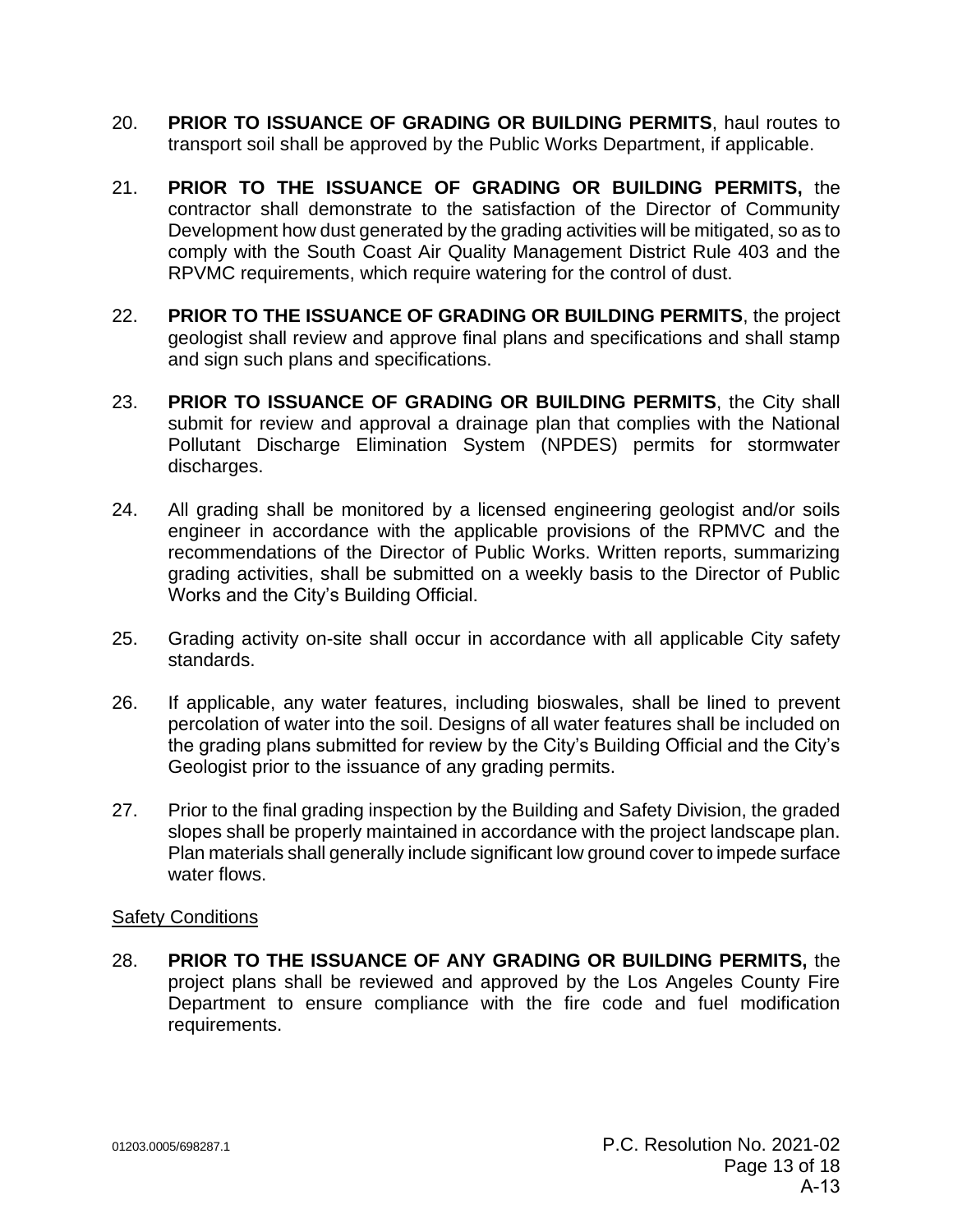- 29. **PRIOR TO THE ISSUANCE OF ANY GRADING OR BUILDING PERMITS,** the City shall contract with a security consultant to develop a Safety & Security Plan, which incorporates the following safety design elements:
	- Clear points of entry and improved sight lines in the final design;
	- Appropriately placed exterior and interior security cameras and motion sensors with lighting;
	- Appropriate low-level landscaping;
	- Control of ingress and egress points during operating hours and nonoperating hours;
	- Glass break sensors;
	- On-site security lighting incorporating comprehensive best practices in lighting design throughout the park grounds and building;
	- Ability to secure park perimeter at night through fencing and improved entrance gates for both pedestrian and vehicular access points;
	- Ability to make restroom and vestibule area secured and inaccessible during community center non-operating hours;
	- Reduction/elimination of blind spots; ,
	- Increased utilization of the park combined with increased staff supervision
- 30. The on-site surveillance system, including security cameras and motion sensors shall be maintained by the City in perpetuity.
- 31. The community center open lobby, restrooms and accompanying sink areas shall be designed to be secured on a nightly basis with a roll-down security gate or other means to secure the area and prevent hour use.

# Landscape and Park Improvement Conditions

32. A final Landscape Plan shall be prepared by a qualified Landscape Architect in accordance with the standards set forth in the RPVMC. The Landscape Plan shall be reviewed and approved by the Director of Community Development, a qualified Landscape Architect, and/or an Arborist hired by the City, prior to the issuance of any building or grading permits. The Landscape Plan shall include, at include, a minimum, the plant species (Latin and common names), growth rate, and maximum height at maturity of all proposed trees. During the Director's review, the Landscape Plan shall also be made available to the public for review.

The Landscape Plan shall comply with the City's Water Efficient Landscape Ordinance, the View Preservation Ordinance, the planting requirements, the irrigation system design criteria, and all other requirements RPVMC. All new trees and foliage shall not exceed 16-feet in height, as measured from the grade adjacent to the tree or foliage. The Landscape Plan shall also include an Integrated Pest Management Plan that addresses the use of grass-cycling and pesticides for the lawn and landscape areas.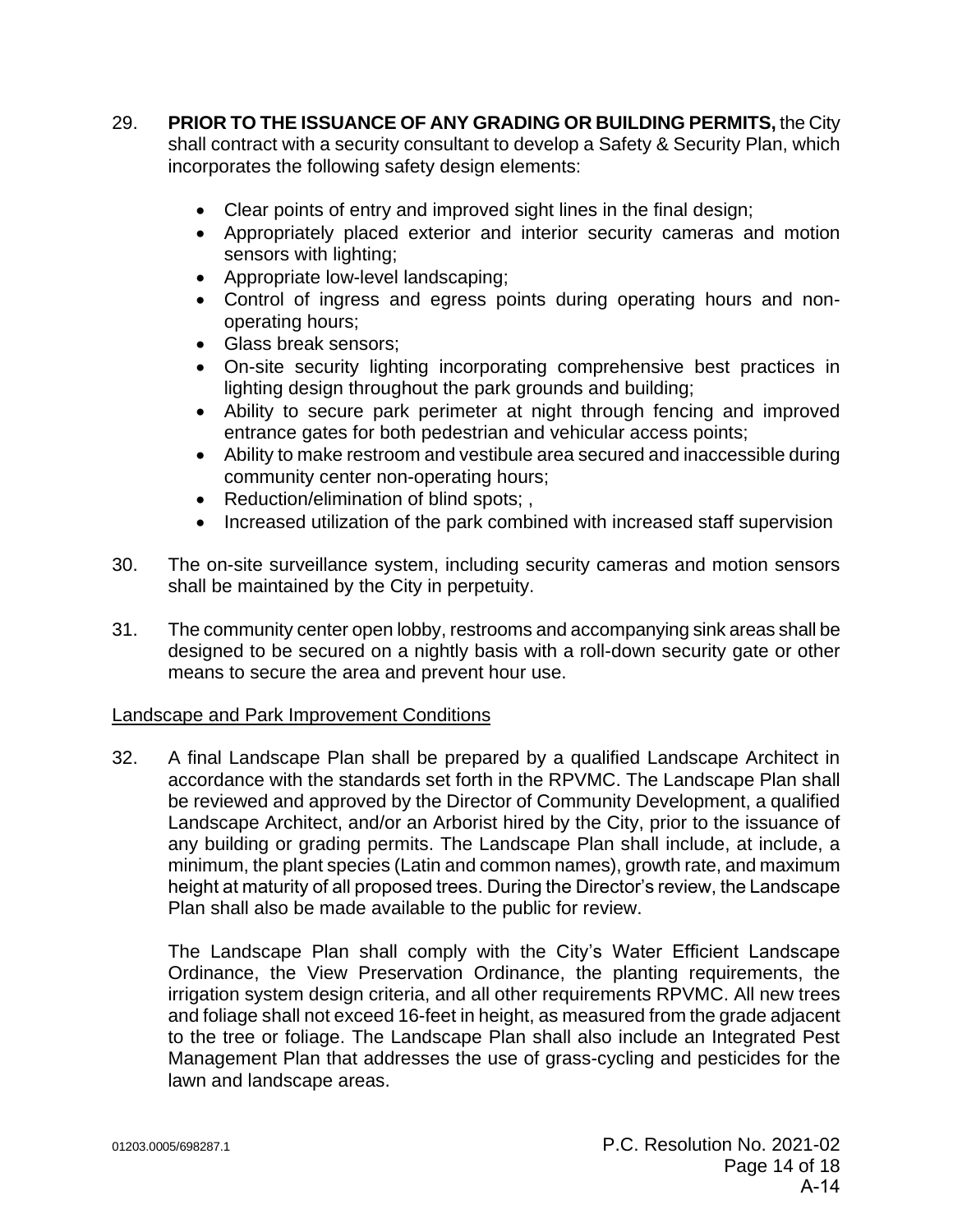33. Prior to approval of the landscape plan, the project shall comply with the City's Low Impact Development Ordinance, as applicable.

#### Construction Conditions

- 34. All construction vehicles onsite shall minimize idling time by requiring that equipment be shut down after 5 minutes when not in use (as required by the State airborne toxics control measure, 13 CCR § 2485). Clear signs that lists this requirement shall be posted with the requirements for workers at the entrances to the site and provide a plan for the enforcement of this requirement including a phone number to contact a designated City employee (i.e. project manager).
- 35. Unless safety provisions require otherwise, the construction contractor shall adjust all audible back‐up alarms to the lowest volume appropriate for safety purposes (i.e. still maintaining adequate signal‐to‐noise ratio for alarm effectiveness). The contractor shall consider signal persons, strobe lights, or alternative safety equipment and/or processes as allowed for reducing reliance on high‐amplitude sonic alarms.
- 36. The project shall utilize construction equipment equipped with standard noise insulating features during construction to reduce source noise levels.
- 37. All project construction equipment shall be properly maintained to assure that no additional noise, due to worn or improperly maintained parts is generated.
- 38. Construction of the project should not impede upon any City Council-approved public trails in the immediate area.
- 39. **PRIOR TO THE ISSUANCE OF ANY GRADING OR BUILDING PERMITS,** a Staging Plan shall be prepared and reviewed by the Director of Community Development, which includes, but is not limited to, the identification of equipment staging and construction-associated parking.

#### Operational Conditions

- 40. Pursuant to RPVMC Section 12.16.030, the Ladera Linda park ground hours shall be one hour before sunrise to one hour after sunset, seven days a week, or as designated by City Council action.
- 41. The Ladera Linda parking lot shall be open at 8:00 a.m. to dusk, seven days a week, or as designated by City Council action.
- 42. The Ladera Linda Park Community Center hours shall be 8:00 a.m. to 9 p.m. seven days a week, or as designated by City Council action. Operating hours may be extended if rentals are scheduled, or for City conducted business, such as public meetings.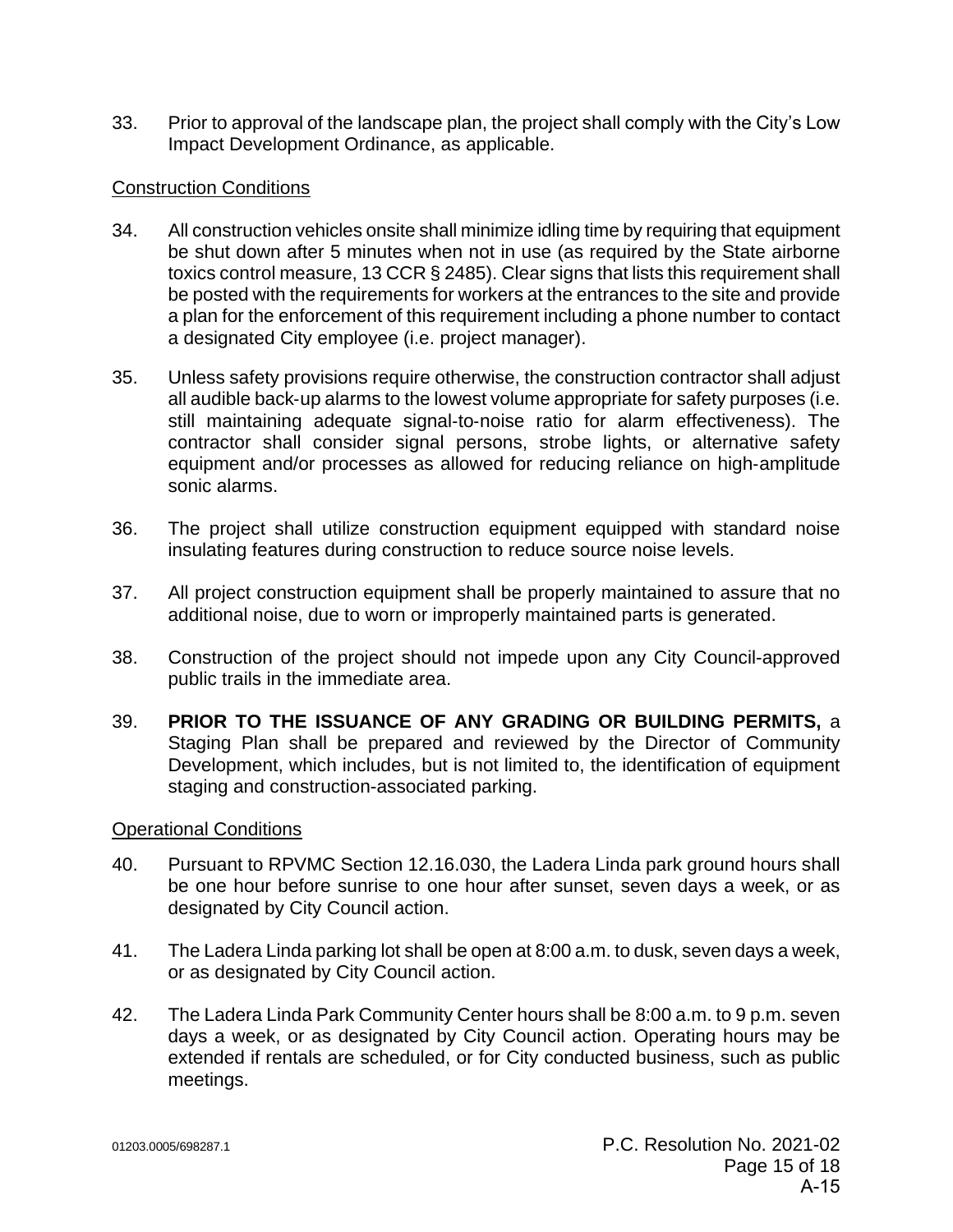- 43. Rental for purposes of the use of the community center shall mean any contracted or permitted use of a park facility by an individual, business, non-profit, HOA, or the City, and hours of use shall be limited to between 10:00 a.m. and 9:00 p.m.
- 44. Classes (instructor-led class, either private or City-sponsored) shall be conducted only between 8:00 a.m. and 9:00 p.m.
- 45. No more than two private rentals per month shall be allowed after 5:00 p.m. This restriction shall not apply to non-profits, City events, or HOA rentals.
- 46. No more than eight special events (a large City-sponsored or permitted private event) shall be allowed per calendar year. Special events that extend until after 9:00 P.M. shall only be permitted upon approval of a Special Event Permit.
- 47. All maintenance and grounds-keeping equipment shall be entirely enclosed when not in use.

#### Parking Conditions

- 48. No fewer than 54 on-site parking spaces consisting of 47 standard parking spaces at a minimum of 9 feet wide by 20 feet deep, one electric vehicle space, one ADA electric van accessible space, three clean air vehicle spaces and three ADA accessible spaces.
- 49. All parking, loading and access shall comply with RPVMC Chapter 17.50 (Nonresidential Parking and Loading Standards).
- 50. **PRIOR TO THE ISSUANCE OF ANY GRADING OR BUILDING PERMITS,** a Parking Plan shall be reviewed and approved by the Director of Community Development that shall include, but not be limited to, parking striping, directional arrows, wheel stops or curbs, landscaping, way finding signs and other necessary parking and circulation amenities.
- 51. All proposed driveways and aisle shall be designed in substantially the same alignment as shown on the propose project site plan, subject to final design review and approval by the Los Angeles County Fire Department and Director of Public Works.
- 52. Prior to the installation of the bicycle storage lockers, a color sample for the locker exterior shall be reviewed and approved by the Director of Community Development.

# On-Site Walk and Pathway Conditions

53. The location and number of on-site walk and pathways shall generally comply with the project plans. These walk and pathways shall be constructed pursuant to the standards approved by the Director of Public Works.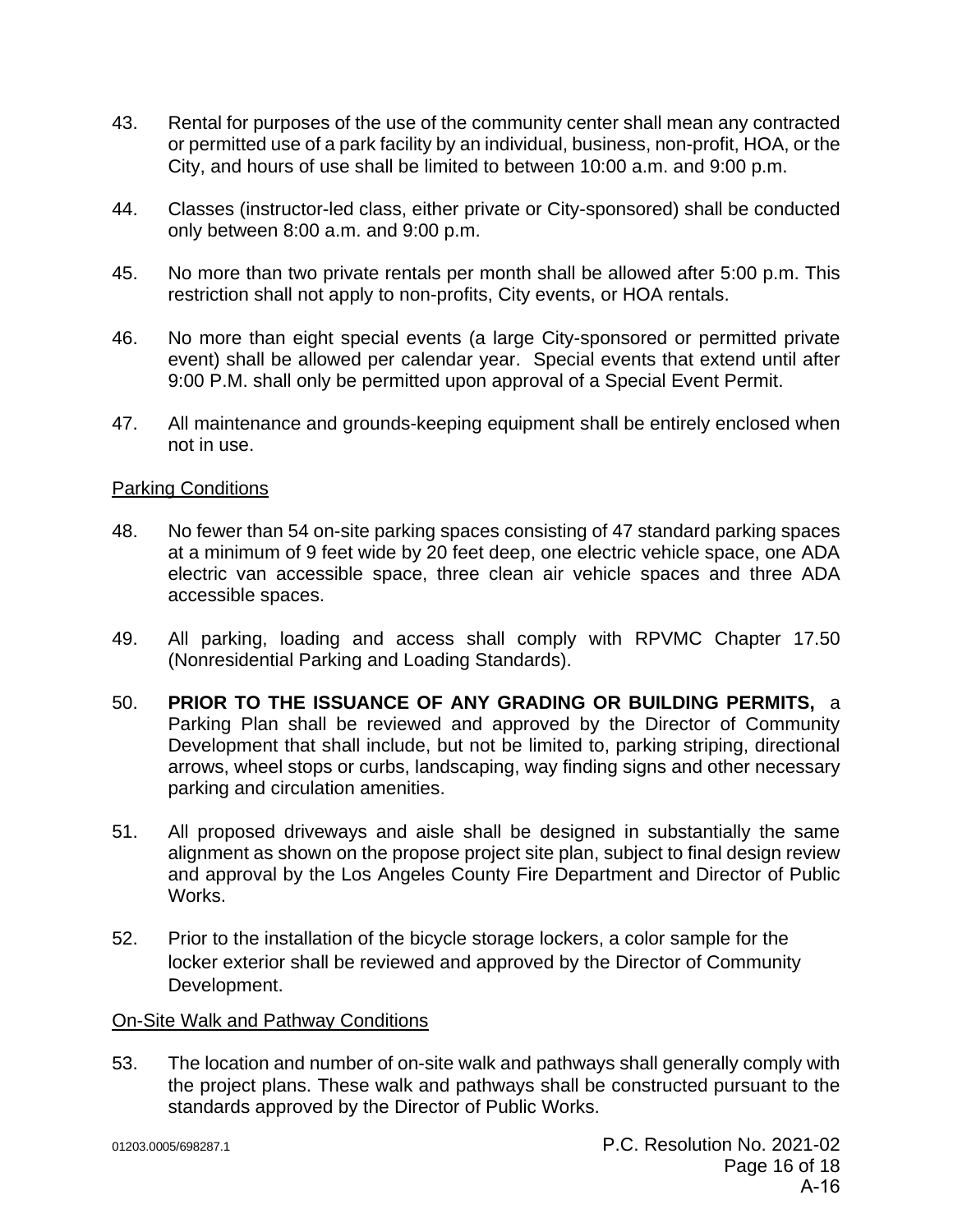- 54. Handicap access ramps shall be installed in accordance with the current standards established by the Americans with Disabilities Act.
- 55. All sidewalks and pathways throughout the project site shall be designed to comply with the minimum width standards set forth in the most recent Disabled Accessibility Guidebook.

#### Site Lighting Conditions

- 56. The Lighting Plan approved by the Planning Commission shall comply with the Non-Residential Outdoor Light Ordinance pursuant to RPVMC Section 17.56.040. An asbuilt lighting plan shall be submitted to the City prior to the final inspection and shall include, but not limited to, the location, height, number of lights, wattage and estimates of maximum illumination on site and spill/glare at properties lines for all exterior circulation lighting, outdoor building lighting, walking and sidewalk lighting, parking lot lighting, landscape ambiance lighting and sign lighting. The Lighting Plan shall be submitted for review and approval by the Director of Community Development prior to the issuance of any building permit.
- 57. An Illuminated mock-up of one of the proposed 10-foot high light poles shall be placed prior to installation for review by the Director of Community Development.
- 58. There shall be a trial period of thirty (30) days from the installation of all the project exterior lighting, including building and parking lot lighting, during which the lighting shall be assessed for potential impacts to the surrounding properties. At the end of the thirty (30) day period, the Director of Community Development may require additional screening or reduction in the intensity or numbers of lights which are determined to be excessively bright or otherwise create adverse impacts. Furthermore, said lighting shall be reviewed as part of the one-year compliance review described in Condition No. 3.
- 59. Parking and security lighting shall be kept to minimum safety standards and shall conform to City requirements. Fixtures shall be shielded to emit light below 90 degrees so that only the project site is illuminated; there shall be no spillover onto residential properties or halo into the night sky.
- 60. No outdoor lighting is permitted where the light source or fixture, if located on a building, is above the line of the eaves. If the light source or fixture is located on a building with no eaves, or if located on a standard or pole, the light source or fixture shall not be more than 10 feet above existing grade, adjacent to the building or pole.
- 61. The parking lot light standards shall be limited to a maximum height of 10 feet, as measured from adjacent finished grade.
- 62. The lighting bollards shall be limited to a maximum height of 42 inches, as measured from adjacent finished grade.